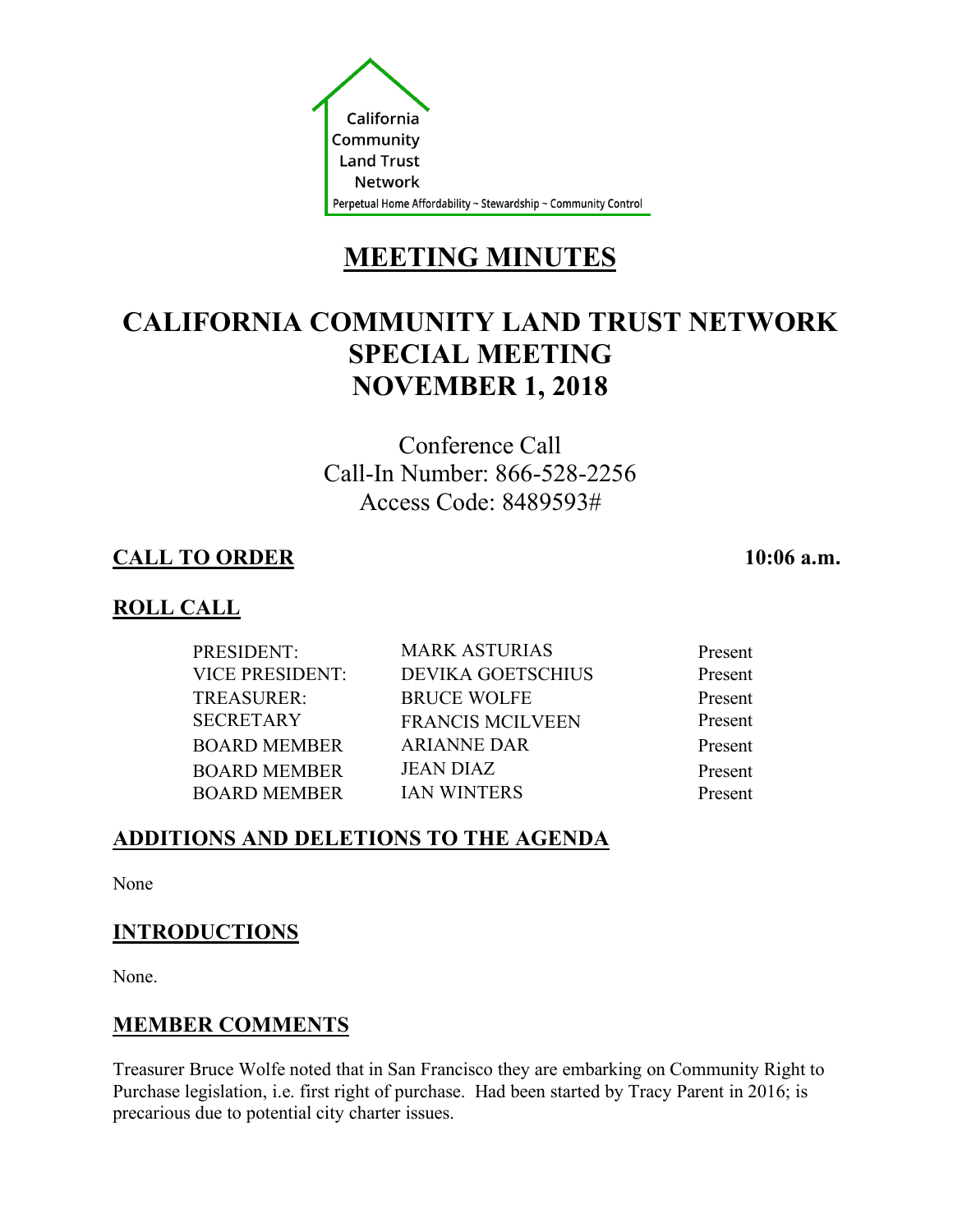Secretary Francis McIlveen mentioned the People's Land and Housing Project (PLHP) coalition and the upcoming convening on  $11/28 \& 29$  which is the larger regional effort to push a combined COPA/TOPA (community/tenant opportunity to purchase act) with small site acquisition funding mechanisms (similar to San Francisco's SSP).

## **BOARD BUSINESS**

### **1. MINUTES OF June 13, 2018**

#### ACTION:

Motion by Treasurer Wolfe and seconded by Member Dar to approve the minutes of June 13, 2018. Minutes were approved by unanimous consent.

| AYES: | $\overline{7}$ | BOARD MEMBERS: Asturias, Dar, Diaz, Goetschius, McIlveen, |
|-------|----------------|-----------------------------------------------------------|
|       |                | Winters, Wolfe                                            |
| NOES: | $\Omega$       | <b>BOARD MEMBERS:</b>                                     |
|       |                | ABSENT: 0 BOARD MEMBERS:                                  |
|       |                | ABSTAIN: 0 BOARD MEMBERS:                                 |
|       |                |                                                           |

## **2. EXPENDITURE AUTHORIZATION**

Motions made by Member Dar and seconded by Treasurer Wolfe to:

- 1. Authorize Treasurer and Secretary as signers on bank accounts
- 2. Establish a cumulative spending limit for incidental/miscellaneous expenses of \$500
- 3. Create an internal controls policy that is linked to a budget for future consideration and approval.

Motion passed by unanimous consent.

| AYES: 7 | BOARD MEMBERS: Asturias, Dar, Diaz, Goetschius, McIlveen, |
|---------|-----------------------------------------------------------|
|         | Winters, Wolfe                                            |
|         | NOES: 0 BOARD MEMBERS:                                    |
|         | ABSENT: 0 BOARD MEMBERS:                                  |
|         | ABSTAIN: 0 BOARD MEMBERS:                                 |
|         |                                                           |

Following motion Board discussed goal for next meeting to draft internal controls policy (Treasurer Wolfe to begin this effort); update budget (Secretary McIlveen and Treasurer Wolfe to update prior to next meeting).

## **3. ELECTION OF PRESIDENT**

#### ACTION:

Action deferred until annual meeting by unanimous consent of Board members present.